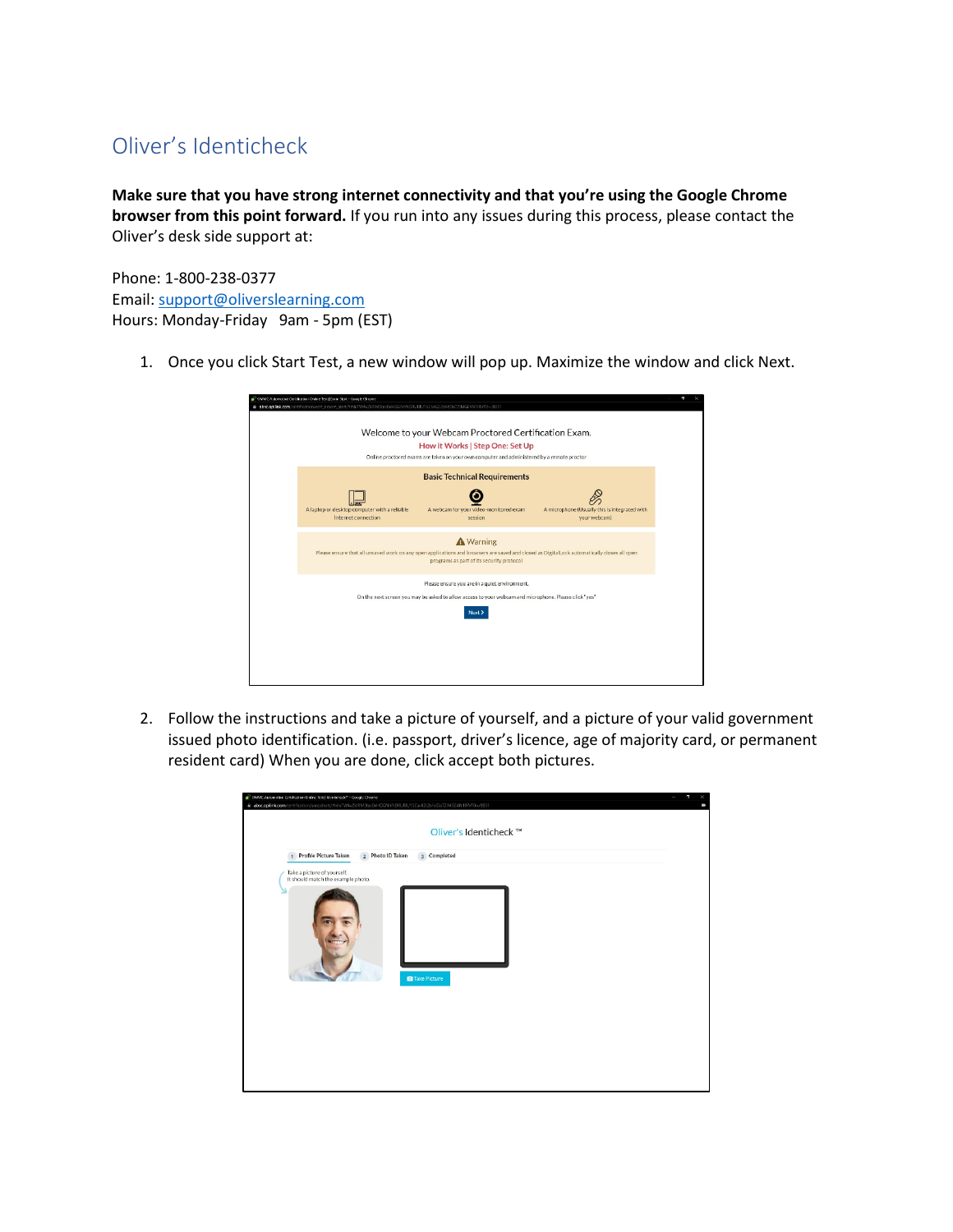## Digital Lock, audio and video test, and Oliver Kiosk Extension check

**Make sure that you have strong internet connectivity and that you're using the Google Chrome browser from this point forward.** If you run into any issues during this process, please contact the Oliver's desk side support at:

Phone: 1-800-238-0377 Email: [support@oliverslearning.com](mailto:support@oliverslearning.com) Hours: Monday-Friday 9am - 5pm (EST)

**1.** After the Identicheck, your page will show the image below. **Do not hit Launch yet. Scroll down and review the instructions on how to install Digital Lock first**.

|                      | OM IC Automotive Certification Online Test   Oliver's Dipital Lock <sup>es</sup> - Google Chrome<br>C3<br>a absc.opilink.com/certification/digilock/VUtMOWQ3ZIBRVIdkQ1pibkdhdkpjbEw1QzdNOW5RbzhSb0toYWhIUzd2UT0-/8851                                                                                                                                                                                                                                    |
|----------------------|----------------------------------------------------------------------------------------------------------------------------------------------------------------------------------------------------------------------------------------------------------------------------------------------------------------------------------------------------------------------------------------------------------------------------------------------------------|
|                      | Ready to launch<br>Oliver's Digital Lock ™                                                                                                                                                                                                                                                                                                                                                                                                               |
|                      | <b>少 Launch</b>                                                                                                                                                                                                                                                                                                                                                                                                                                          |
| Windows Instructions | <b>Having trouble?</b><br>Mac Instructions                                                                                                                                                                                                                                                                                                                                                                                                               |
|                      | <b>About this Product</b><br>Welcome to Oliver's Digital Lock. This is an application to ensure the integrity of the Certification Exams by restricting other computers being able to access your<br>computer and your computer being able to access websites other than https://absc.opilink.com while you are doing your Certification Exam. During the entirety<br>of the Certification Exam, your screen will be locked into the Certification Exam. |
| browser.             | Digital Lock™ Overview<br>. You will need to install the Digital Lock from the download button at the top of this page.<br>. After installing the application, refresh this page and a "Launch Digital Lock" button should appear, that will allow you to launch the application from the<br>. For each Certification Exam, you will need to Launch Digital Lock from this screen.                                                                       |

- 2. After installing Digital Lock, keep scrolling down on this page for instructions and what to expect after you click Launch. This includes information on completing the **microphone test**, the **webcam test**, and the **Oliver Kiosk Extension check**.
- 3. Once the launch button is clicked you will be prompted with a "Whats New" page. Click Next.

| <b>What's New</b>                                                                                                                                                                                                                                                                                                                                                                      | ×                     |
|----------------------------------------------------------------------------------------------------------------------------------------------------------------------------------------------------------------------------------------------------------------------------------------------------------------------------------------------------------------------------------------|-----------------------|
| <b>Launch Digital Lock from browser</b><br>In v#.##, Digital Lock will no longer launch directly from the desktop<br>application.                                                                                                                                                                                                                                                      |                       |
| Please visit the exam page and proceed until you reach this step. You will be required<br>to complete a microphone and webcam test in the next screen. If the latest version<br>of Digital Lock is installed correctly, it will launch directly through your web browser<br>when you click "Ok" after completing the audio and video test and you will be<br>redirected into the exam. |                       |
|                                                                                                                                                                                                                                                                                                                                                                                        | Cancel<br><b>Next</b> |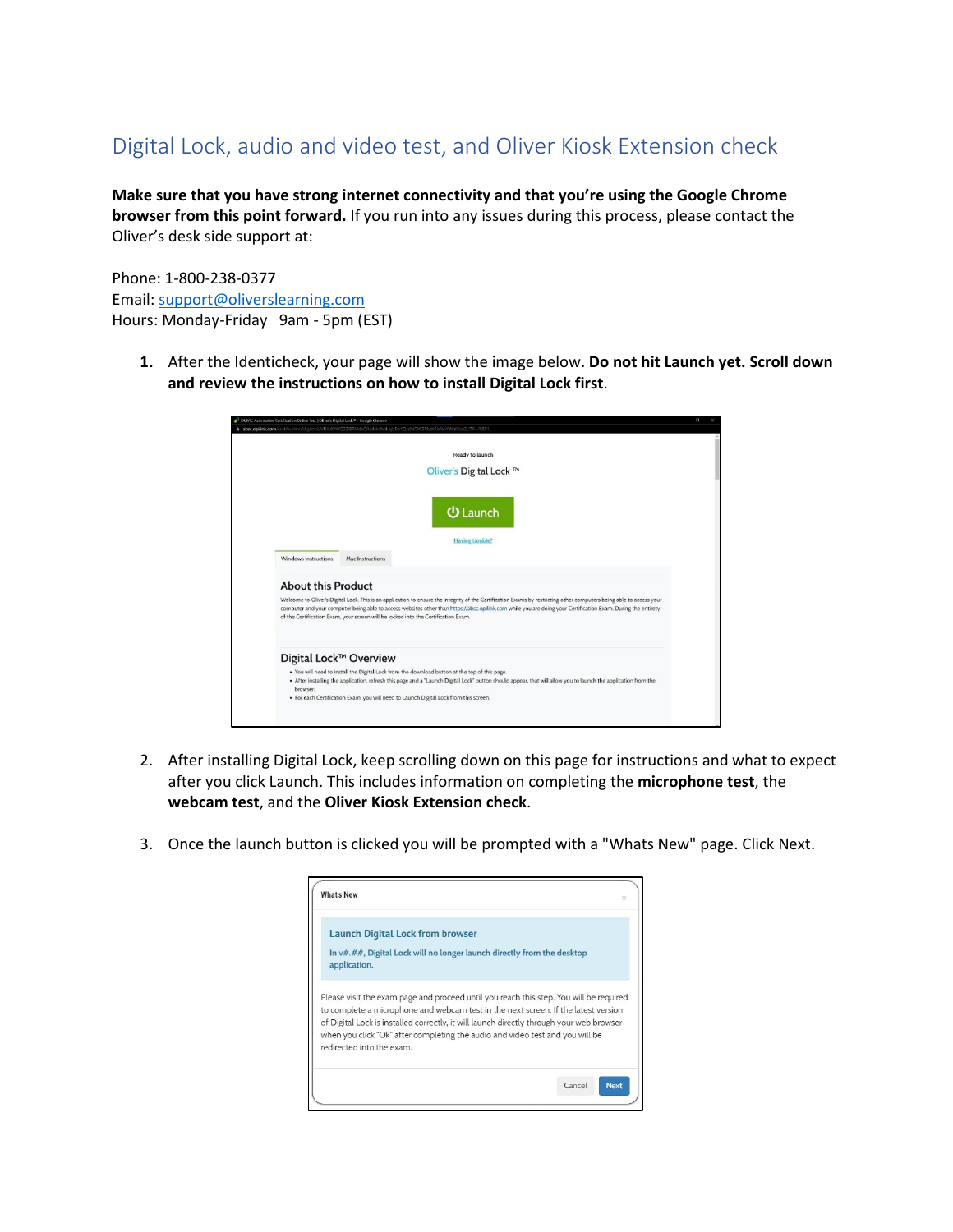4. You will need to complete a microphone test



5. After completing the microphone test, you should see a "Click start video test" button. Click the button and the page will refresh and you will be presented with a screen that requires webcam access.

| Use your microphone |       |              |
|---------------------|-------|--------------|
| Use your camera     |       |              |
|                     |       |              |
|                     | Allow | <b>Block</b> |

Accept the webcam access and you should see a preview from your webcam in frame.



Ensure that you are in a well-lit room and that there is no obstruction to your face and look directly at the webcam. Do not move away from the webcam view - the system will detect your face over the span of 10 seconds. After facial recognition has been confirmed, the screen will update and check for Oliver Kiosk Extension.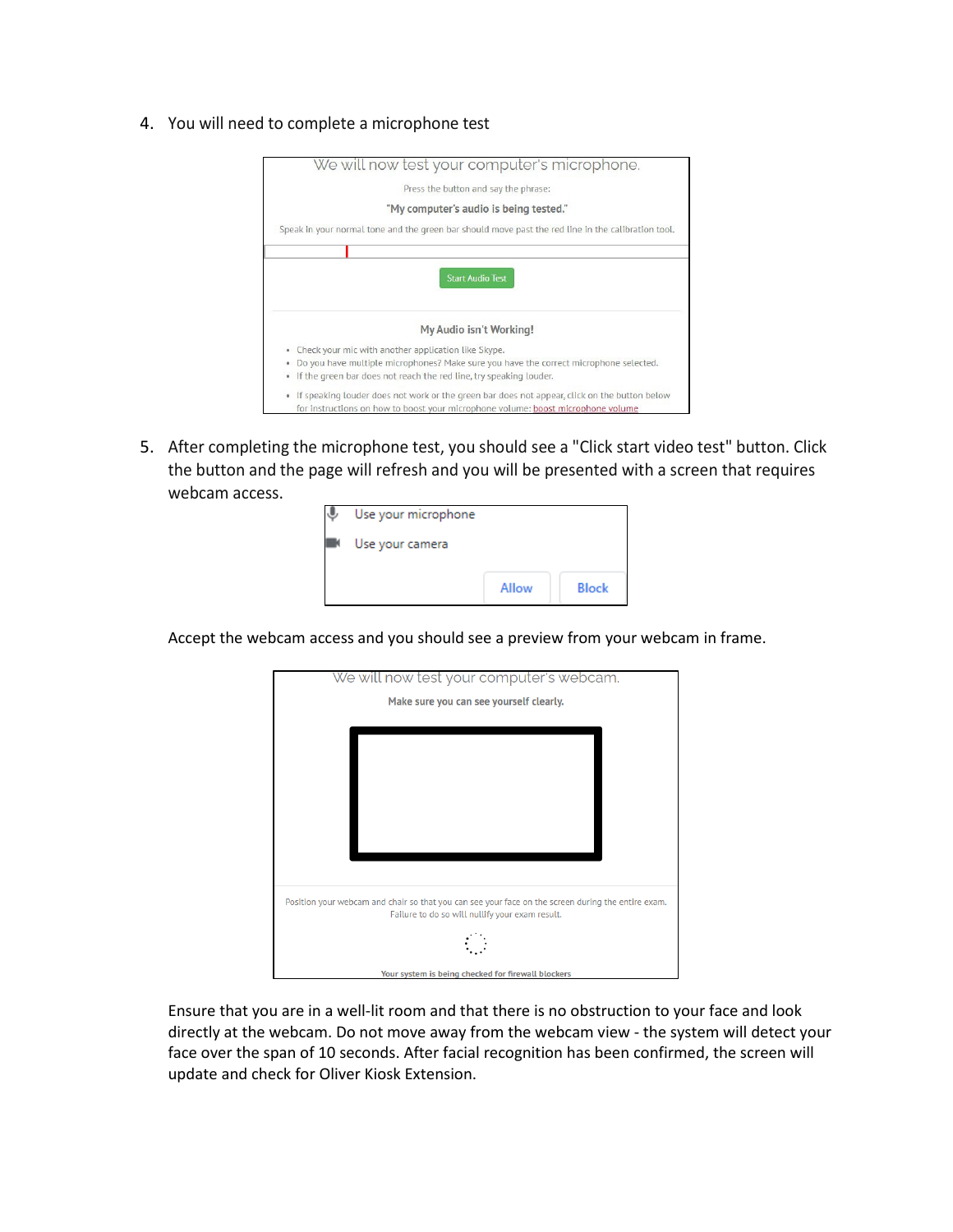6. If you have not installed and activated the extension yet, you'll be displayed an alert with a button to install the extension.



7. When you click on the "Install Extension" button, a new tab will open with Chrome Web Store, allowing you to add the Oliver Kiosk Extension to your Chrome extensions. Back in the exam window, you will be displayed a set of instructions to install and activate the extension. Follow the instructions to install and activate the extension, and refresh the page to re-attempt the launch process.

| 26<br>Home > Extensions > Olivers Kiosk Extension                                   |                      |
|-------------------------------------------------------------------------------------|----------------------|
| <b>Olivers Kiosk Extension</b><br>Offered by: mfaridi<br>★ ★ ★ ★ ★ 0   Productivity | <b>Add to Chrome</b> |
| Privacy practices<br>Related<br>Overview<br>Reviews                                 |                      |

8. If you have the extension installed and activated, you will prompted to proceed after completion of the audio video check.

| Oliver Kiosk Extension Check                                                              | $\times$ |
|-------------------------------------------------------------------------------------------|----------|
| Your computer has met the requirements needed to start your exam. You can now<br>proceed. |          |
| <b>Continue</b>                                                                           |          |